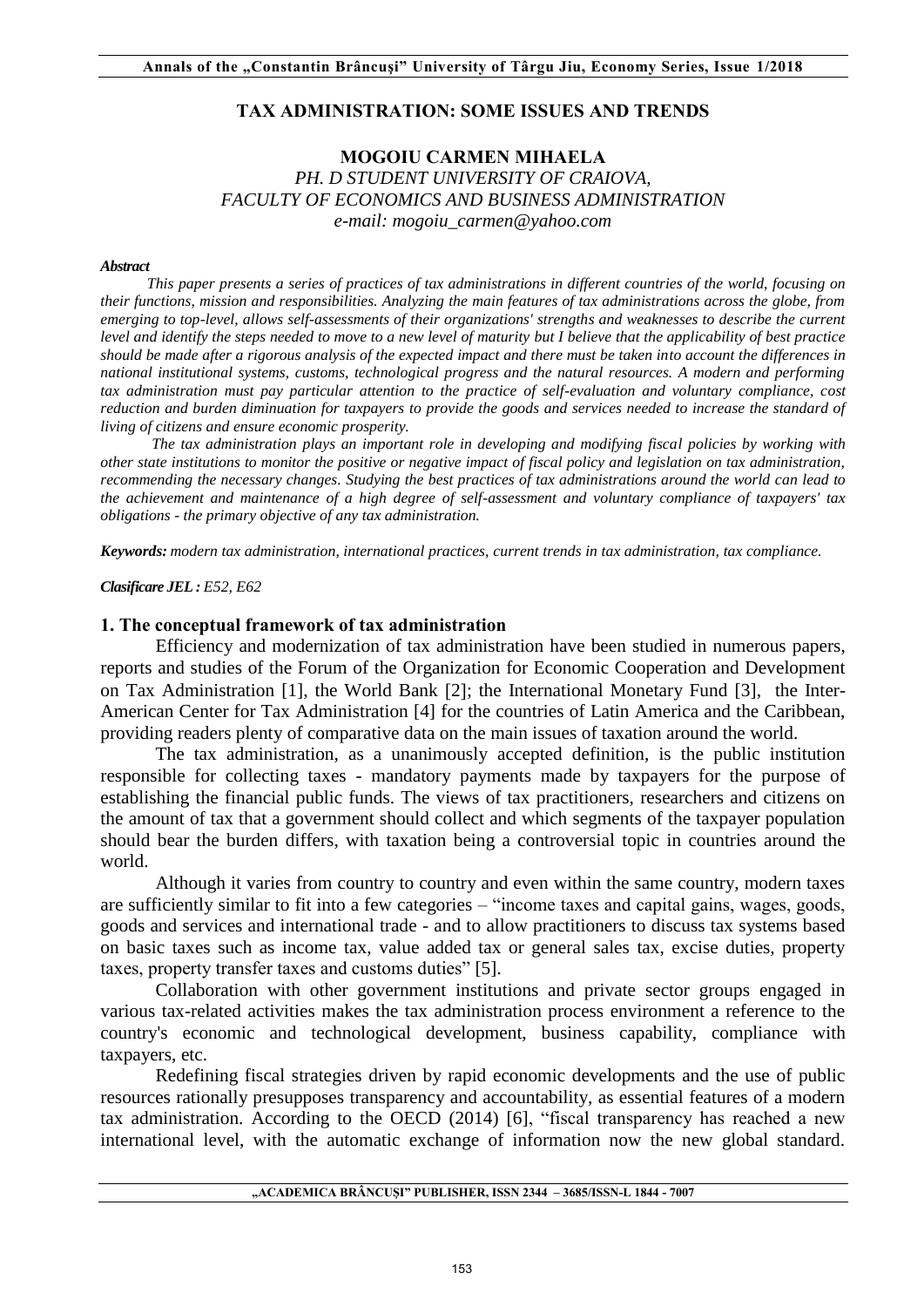Agreements aim to limit the possibilities for taxpayers to avoid reporting to tax authorities by transferring assets." Nearly 100 tax jurisdictions have assumed the implementation of the new standard for information exchange by 2018 and EU Member States apply the standard for the automatic exchange of information on financial accounts in the field of taxation as early as 2017. "The European Union also concluded automatic information exchange agreements with Switzerland, Liechtenstein and San Marino, Andorra and Monaco." [7]

 In a state there may be several public institutions with a role in collecting taxes (customs for collecting customs duties and VAT on imports and the tax administration - for internal taxes) or a single tax and customs administration. An OECD study (2012) [7] showed that "since 2010, only 9 OECD member states (Austria, Denmark, Estonia, Greece, Ireland, Israel, Mexico, the Netherlands and Spain) have merged tax administrations and customs services". This merger practice was also adapted by other non-OECD countries, including Slovakia in 2012 and Romania in 2013. Another study at the Inter-American Center of Tax Administrations (2012) [7] revealed that "the merger took place only in 7 of the 17 Latin American countries (Argentina, Brazil, Colombia, Guatemala, Honduras, Mexico and Peru)." The trend of mergers between tax administrations and customs authorities, after gaining momentum early 2000s, suddenly ceased. (for example, Canada decided in 2003 to divide these institutions). Mergers have proved to be simple formalities, with no significant implications for the current tax administration activities.

Although the guiding principles of current international practices recommend the operation of separate tax administrations (not including customs), there is no need to diminish the need for ongoing collaboration of institutions through memoranda of understanding and authorized dissemination of information to the extent required by law.

### **2. Functions, mission and responsibilities of tax administrations**

 The basic functions that any modern tax administration performs in its direct operations are: registration of taxpayers, taxpayers' guidance, the processing of tax returns and tax payments, taxpayer control, taxpayers' appeals and resolution of appeals by taxpayers, current receipts and collection of tax arrears, tax investigations involve investigating financial transactions declared by taxpayers (especially when there is suspicion of tax fraud).

Assistance functions of the tax administration relate to the resources, support and guidance of staff performing basic functions. These functions are: information technology, legal services, human resources, budget planning and resource management, strategic planning, internal audit, employee integrity surveys (especially in cases of suspected corruption).

 In many countries, tax administrations perform certain functions to support non-tax revenue collection. Staff typically provides information, assistance and collection services for various government licensing and fees. For example, "even if it does not have legal authority for them, the Jamaican Fiscal Administration provides information and assistance on the following processes: driving licenses and documentation for motor vehicles; payment of tickets; property taxes; titles for motor vehicles; trade licenses; stamp duty and transfer fees."(Jacobs and other, 2012) [8]

The OECD study (2011) [9] found that "in 33 out of 49 countries, tax administrations have additional non-fiscal burdens, such as social benefits, social assistance, child allowances, student loans, etc. Also, the degree of autonomy of public administrations varies significantly: from the form of internal structures, the allocated budget, the establishment of the necessary staff by budgeting, the negotiation of salary levels." These activities should be carefully defined so as not to affect the role of the core functions and the performance of a modern tax administration.

In order to achieve its functions, a modern tax administration must operate with a computerized integrated fiscal information system that involves the efficient use of computing, automation and data networks. The implementation of modern and integrated computer systems are "indispensable to address the major challenges faced by tax administrations: expanding the tax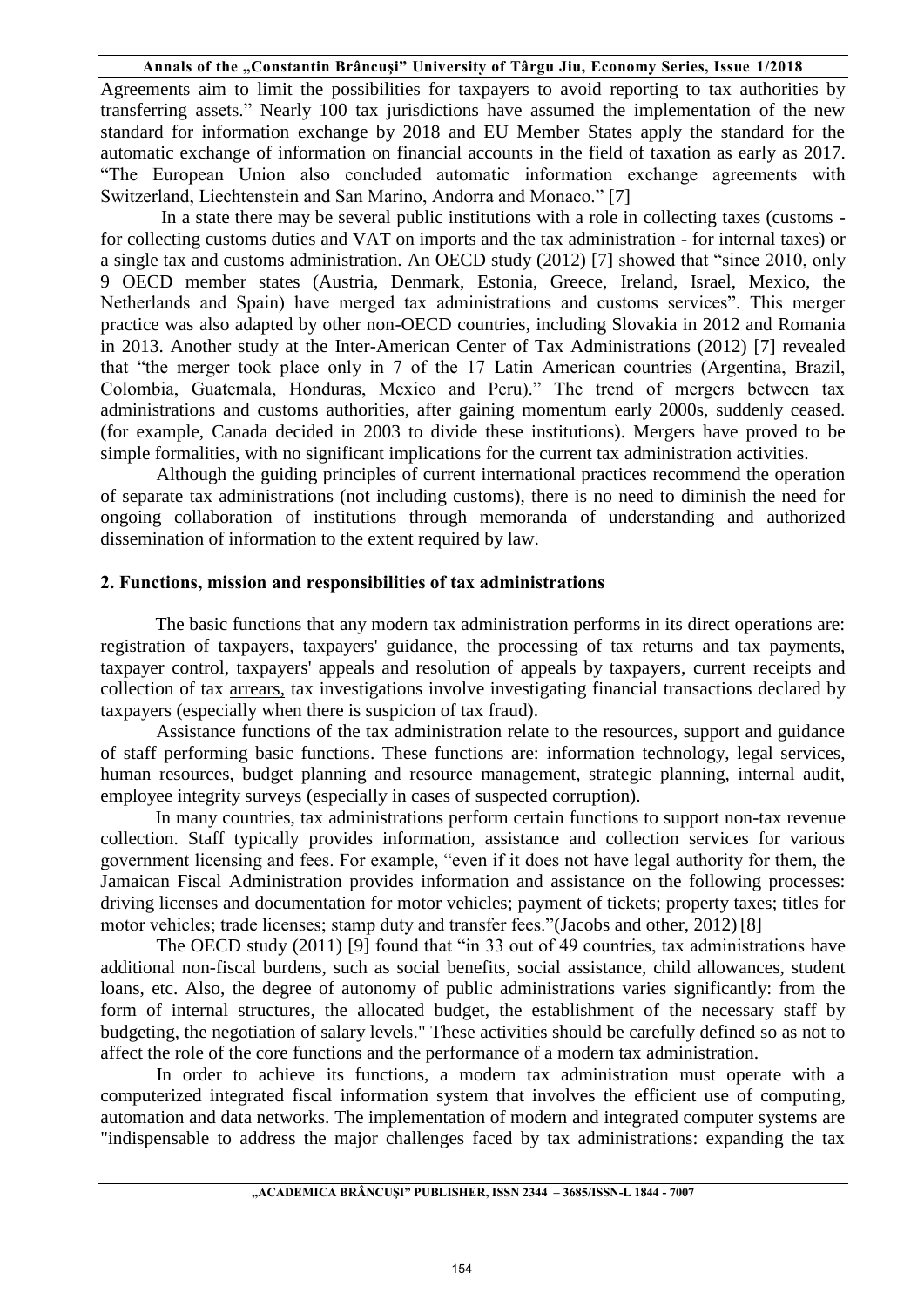base, strengthening its organization and management, combating tax evasion, improving tax collection, voluntary compliance." [10]

The main mission of a tax administration is to collect tax revenue owed by taxpayers and necessary to the government for finance the various state (services, infrastructure, investment etc.).

The main responsibilities of the tax administration are: facilitating and encouraging voluntary compliance by taxpayers with the tax legislation of the country, applying tax regulations fairly and impartially; minimizing the costs of collecting tax revenues; compliance monitoring; using resources efficiently, ensuring that employees perform their duties with integrity.

#### **3. Measures to encourage voluntary compliance**

In order to achieve a high degree of voluntary compliance of tax regulations, the tax administration should define and implement measures to encourage self-evaluation and promote a voluntary culture of compliance (figure no.1).



Figure no. 1. Measures to encourage voluntary compliance

Source: Detailed Guidelines for Improved Tax Administration in Latin America and the Caribbean, 2013

 These measures include the development and implementation of simple general procedures and facilities for taxpayers to file statements and pay their taxes.

For the large number of self-employed taxpayers who may not have adequate accounting knowledge to determinate tax liabilities, the tax administration may provide simple tax schemes such as: "assessments based on estimated taxpayers' income; setting lump sums based on occupation or economic activity; minimum alternative taxes, such as a minimum tax, regardless of the level of income or economic activity of the taxpayer; or payment of a lump sum based on the turnover of the small enterprise." [11] However, there is the disadvantage that "taxpayers with different taxable profits will pay the same amount of tax if their turnover is the same." (Phillip and other, 2009)[12]. For taxpayers subject to value added tax, tax administrations may lay down simplified tax return requirements by redefining them and requesting additional information only when appropriate.

 The tax administration must also provide, with the help of qualified staff, tax assistance services and tax education programs to taxpayers. Employees of tax administrations should provide tax assistance to taxpayers; to respond promptly to questions relating to the issues covered by the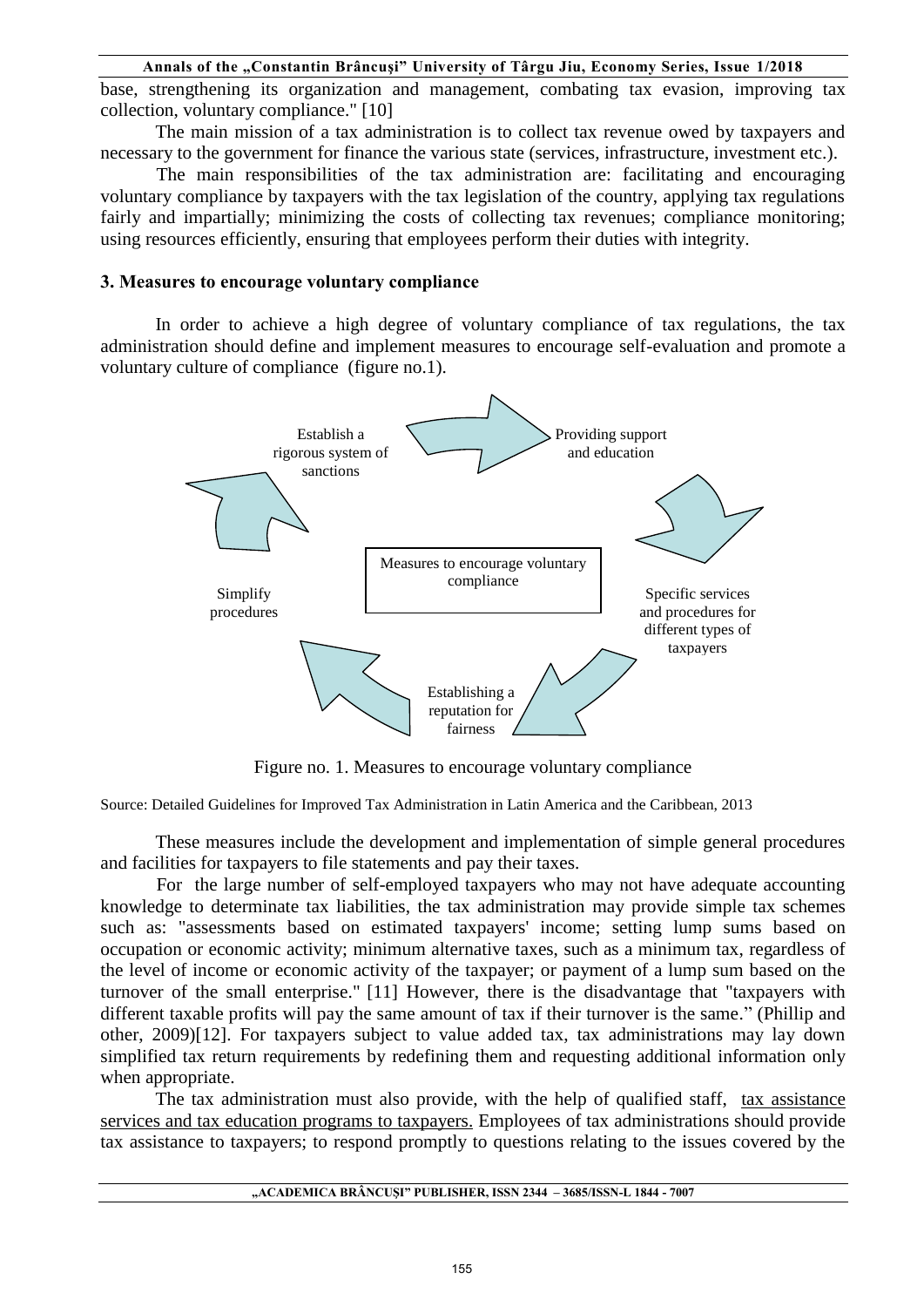job description; to ensure the adequate provision of explanatory brochures, guides, forms, and other materials; to advise taxpayers on how to effectively organize their tax payment activities; to timely solve taxpayers' problems with the tax administration; to ensure and be accountable for compliance with tax procedures.

A system of proper sanctions for non-compliance is motivating taxpayers to comply voluntarily. The country's tax legislation should provide for substantial financial penalties for nonpayment of fiscal obligations, lower income reporting, and no accounting records in line with regulatory requirements. Also, serious sanctions should be provided for the facts of tax evasion and tax evasion, and taxpayers' convictions for such facts publicized to the general public to represent strong examples of consequences for those who fail to meet their tax obligations.

The reputation of managing the objections fairly, succeeding in identifying and reducing the potential risk of loss of income, prioritizing compliance monitoring activities and auditing at a proper time, ensuring the safe use of income and spending of public money are other incentives for taxpayers to comply voluntary.

### **4. Current tax administration issues**

Tax administrations around the world, depending on the country's degree of development, benefit from opportunities but also face challenges related to the reduction of operational risks and the use of modern information technologies to carry out their operations.

For developing countries, the opportunities offered by technology are more elusive because the budgets they have for computerization are inadequate to their needs. Moreover, there are often significant levels of corruption due to the low staff remuneration of the private sector.

Tax administrations in most developing countries face many external obstacles to modernization: obsolete fiscal policies, poor regulation, inadequate human resources policies to retain qualified staff, lack of international accounting and professional standards. The limited financial resources for the purchase of computer equipment and data networks make available, to a limited extent, the existence and use of electronic declaration systems, electronic payment and transfer systems, formwork and integrated data management systems of taxes that allow for electronic payments.

 In developed countries, tax administrations have rapidly adopted many technological advances in the private sector, such as electronic payment systems, interactive phone systems, and data capture by scanning or imaging paper documents. Tax authorities are taking measures to redesign the core processes and implement rapid methods of receiving, processing and delivering formulas / declarations electronically. It also promotes the increased use of the Internet for the transmission of information and access to tax forms by taxpayers. In Romania, through the Virtual Private Spaces service of the National Public Finance Administration, taxpayers can get information on tax payment obligations, download tax decisions starting with 2013, check their employer's social security contributions, etc.

 The problem of "underground economy" is an important issue for tax administrations around the world. Tax administrations in developing countries, due to the large number of people never registered for tax purposes, have to make continuous efforts to identify and comply with nonlegality and thereby reduce the tax burden on those taxpayers voluntarily complies. An effective tool for broadening the tax base is the legislation that obliges financial institutions, companies, employers, etc. to send information to the tax administrations on interest payments, dividends, salaries and other payments. Thus, the tax administration by processing and confronting taxpayers' financial data with its fiscal file can establish compliance programs for omissions and discrepancies.

Taxpayer segmentation has been expanded in many countries to ensure adequate evidence of their payment obligations or to facilitate audits under resource efficient use. For example, in the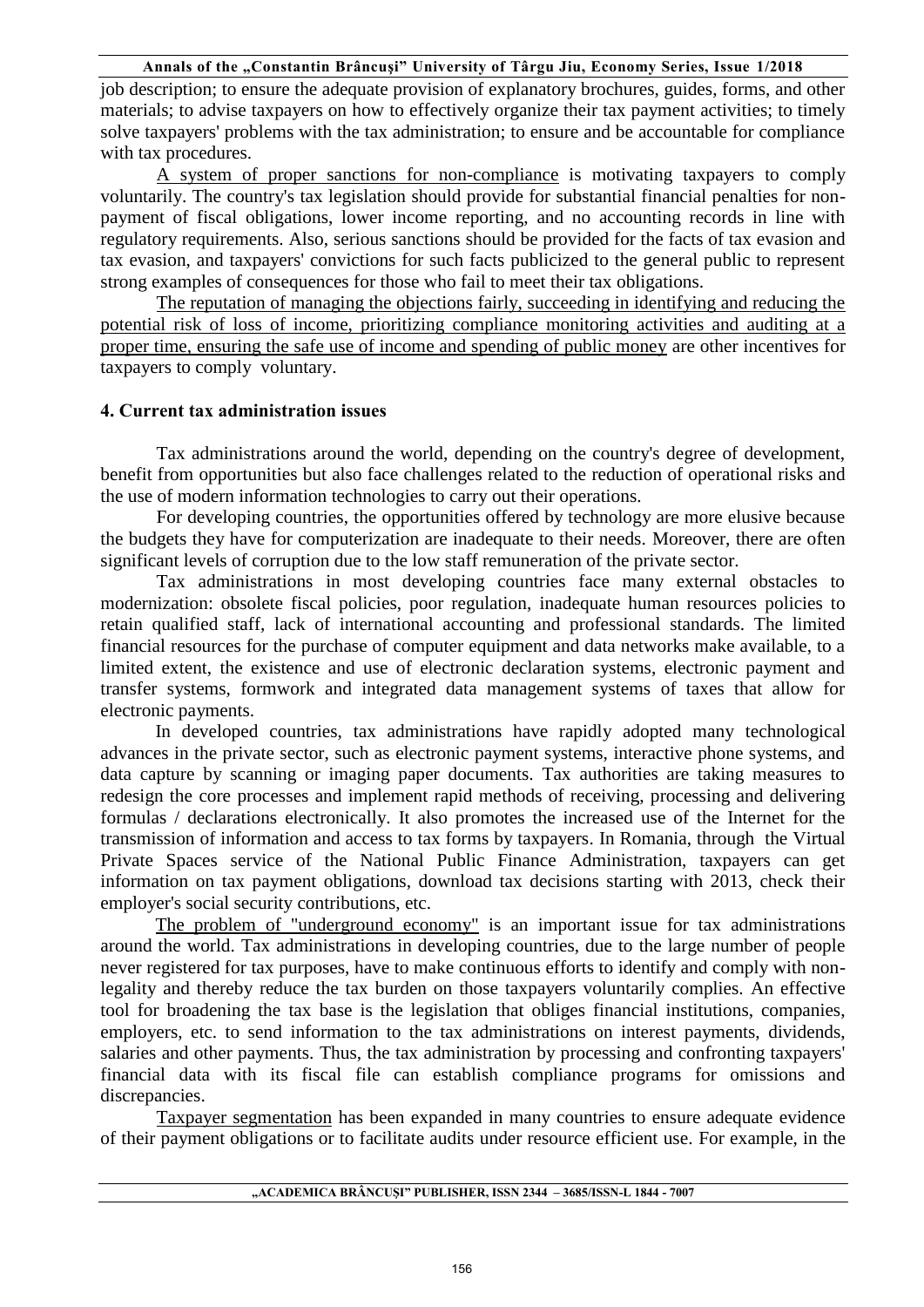context of simplifyng the operations of small taxpayers, due to the optional tax regimes, tax administrations must ensure "the preservation of a certain level of equity - that is, all taxpayers with similar levels of income are allowed to enter the presumed (preferred) regime or that all taxpayers with similar income levels pay similar amounts tax." [11]

Special attention must be paid to cooperation with public and private sector organizations. Numerous government agencies and institutions at different levels play important roles in supporting fiscal administration. The establishment of memoranda of understanding to authorize and formalize information dissemination agreements within the limits set by law is important given the existence of strict restrictions on the exchange of information between organizations.

In order to have access to the most important information for tax administration compliance activities, positive relationships with all relevant market players must be maintained: business environment, chambers of commerce, professional associations, tax practitioners, etc. In this sense, work-shops and training and information sessions with the participation of representatives of all interested groups can be organized.

Also, periodic meetings for information and consultation of tax news in the field with tax practitioners are very important, as they are almost always representatives of a larger number of taxpayers. Individual professional practitioners (accountants, tax consultants, legal professionals, etc.) are stakeholders in promoting and maintaining voluntary compliance with the taxpayers they represent. A common practice in many countries of the world is the collaboration between tax administrations and the academic environment for students and students to practice internships across the various departments of tax administrations.

 The outsourcing of activities to the private sector or other public institutions has somewhat become a trend among tax administrations around the world. Frequently, activities related to information technology but also activities in the field of fiscal compliance in the private sector, in the hope of increasing tax revenues and improving compliance (for example, in Hungary the fraud investigation function was outsourced to a police department and in the United States some cases of tax arrears were outsourced).

#### **5. Conclusions**

Tax administrations around the world face common challenges in achieving the planned strategic goals: combating tax evasion, increasing tax compliance, helping taxpayers by providing modern services - quality fiscal assistance, simplifying and modernizing procedures - and, on the other hand, to apply equitable and non-discriminatory treatment, so as to ensure equality of citizens in the face of tax and a healthy business environment.

A modern and efficient tax administration ensures adequate and timely public revenues, allowing the state to provide citizens with goods and services. In other words, a modern tax administration exerts the state's right to tax, but it must be at the right time to do so at a minimum cost and with the least burden on taxpayers.

Reorganization and modernization processes should aim at transforming tax administrations in a flexible and efficient manner, and the emphasis should be on collaboration with taxpayers and on the development of the IT system that will improve the mechanisms for declaring and paying tax liabilities. These processes should be initiated after a rigorous analysis of the impact both on the taxpayer and on the employees of the tax administrations, with particular attention being paid to training and information courses.

Expanded self-evaluation and voluntary compliance by taxpayers, combined with specific compliance and audit programs based on risk assessment strategies, allow the tax administration to manage the tax system efficiently by reducing administrative expenses and increasing revenue.

The best practices of global public administrations need to be carefully analyzed by developing countries that want to achieve a new level of maturity and performance, but I believe